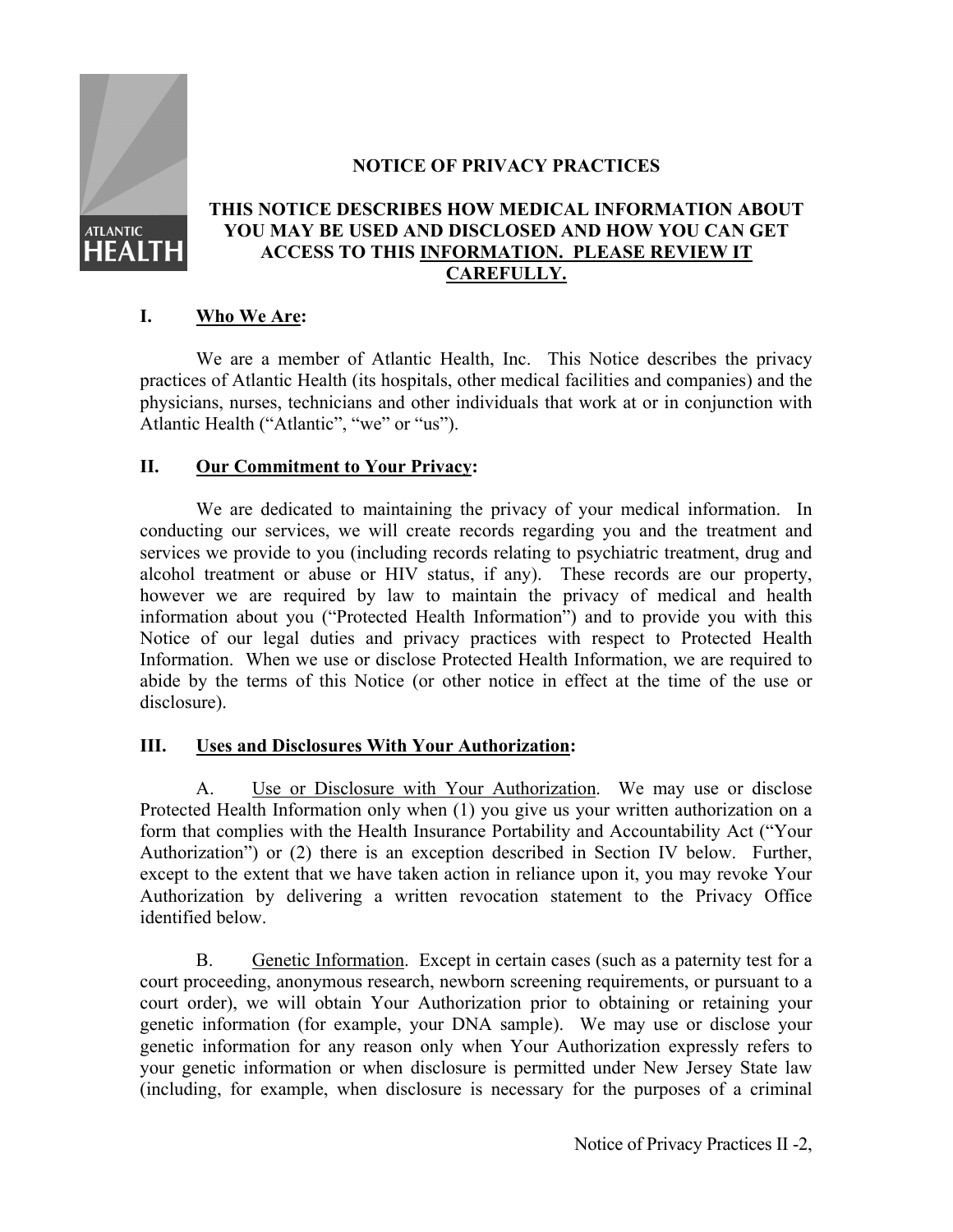investigation, to determine paternity, newborn screening, identifying your body or as otherwise authorized by a court order).

 C. AIDS or HIV Related Information. If Protected Health Information contains AIDS or HIV related information, that information is confidential and shall not be disclosed without Your Authorization, expressly releasing AIDS or HIV related information, except as follows. Such information may be released without Your Authorization to medical personnel directly involved in your medical treatment. If you are deemed to lack decision-making capacity, we may release such information (only if necessary and unless you request otherwise) to the person responsible for making health care decisions on your behalf (spouse, primary caretaking partner, an appropriate family member, etc.). Under certain circumstances, such information may also be released without your authorization for scientific research, certain audit and management functions, and as may otherwise be allowed or required by law or court order.

 D. Alcohol or Drug Abuse Programs. If Protected Health Information contains information related to treatment provided in one of our alcohol or drug abuse programs, that information is confidential and shall not be disclosed without Your Authorization, expressly releasing alcohol or drug abuse related information except as follows. Under certain circumstances, such information may be released without Your Authorization: (1) for internal communications; (2) if there is no patient-identifying information; (3) for medical emergencies; (4) in order to report and/or investigate crimes committed at the Program or against its personnel; and (5) as may otherwise be allowed or required by law or court order.

 E. Psychotherapy Notes. Protected Health Information containing psychotherapy notes will not be released without Your Authorization, expressly releasing psychotherapy related information except as follows. Under certain circumstances, such information may be released without Your Authorization: (1) To carry out treatment, payment or health care operations; and (2) a use or disclosure is required by law, regarding disclosures to individuals as requested by a health care provider, regarding disclosures to health oversight agencies with respect to the oversight of the originator of the psychotherapy notes, regarding disclosures to coroners and medical examiners, or permitted by medical examiners, or regarding uses and disclosures necessary to prevent or lessen a serious and imminent threat to the health and safety of a person or the public.

 F. Marketing Communications. We will obtain Your Authorization for the use or disclosure of your Protected Health Information for marketing purposes. However, this does not apply to communications that are made: (1) face-to-face by our staff to you; (2) to describe a health-related product or service that is offered by us; (3) for your treatment; or (4) for your care management or to direct or recommend alternative treatments, health care providers, etc.

# **IV. Uses and Disclosures Without Your Authorization:**

A. Use and/or Disclosure For Treatment, Payment and Health Care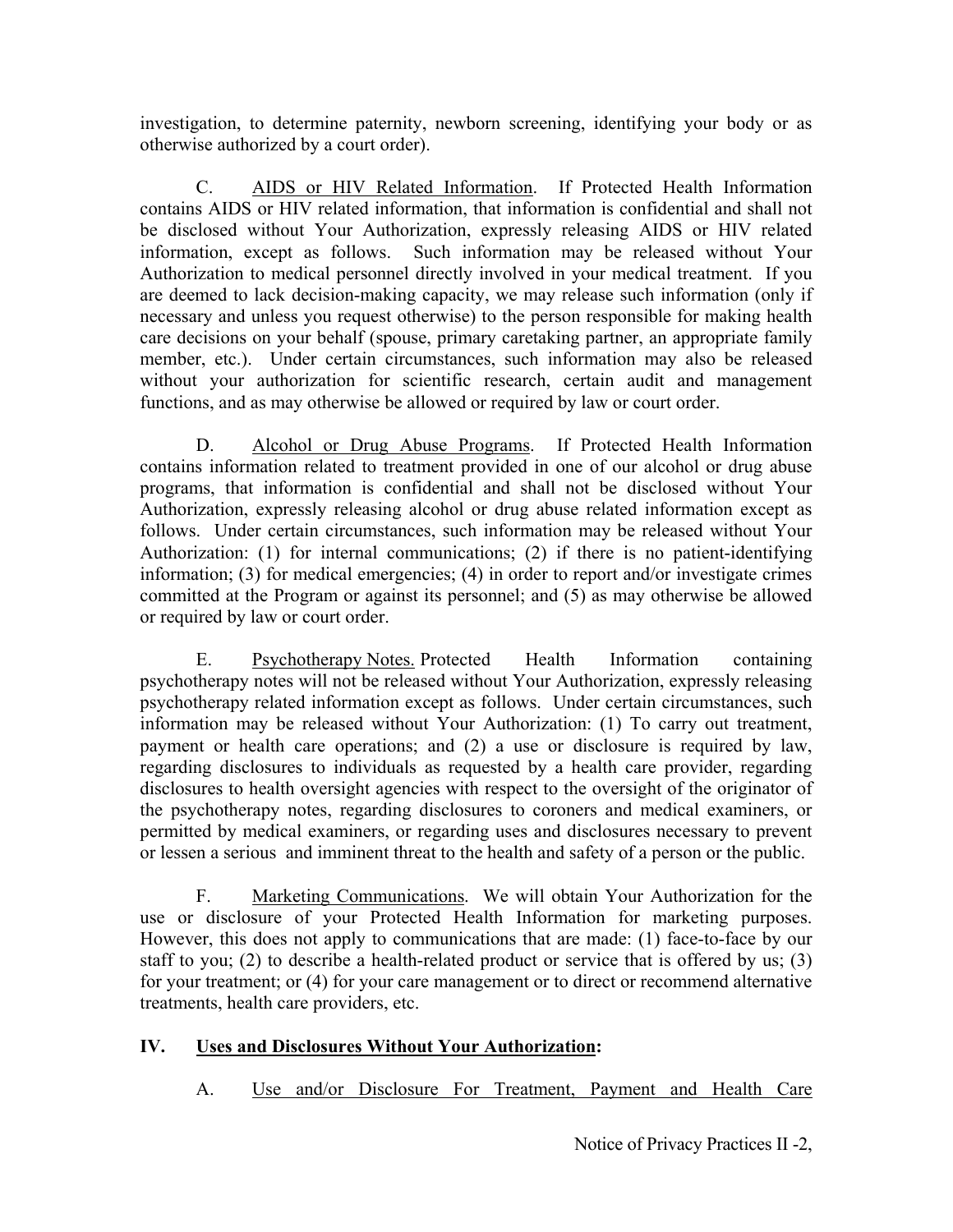Operations. Except as noted in III B, C, D, E and F above, we may use and/or disclose Protected Health Information without your authorization for treatment provided to you, obtaining payment for services provided to you and for health care operations (e.g., internal administration, quality improvement, customer service, etc.) as detailed below:

- Treatment. We use and disclose your Protected Health Information to provide treatment and other services to you - for example, to diagnose and treat your injury or illness. We may also disclose your Protected Health Information for the treatment activities of another health care provider. In addition, we may contact you to provide appointment reminders or information about treatment alternatives or other health-related benefits and services that may be of interest to you.
- Payment. We may use and disclose your Protected Health Information to obtain payment for services that we provide to you - for example, disclosures to claim and obtain payment from your health insurer, HMO, or other company that arranges or pays the cost of some or all of your health care ("Your Payor") to verify that Your Payor will pay for health care. We may also disclose your Protected Health Information to another health care provider for the payment activities of that health care provider.
- Health Care Operations: We may use and disclose your Protected Health Information for our health care operations, which include internal administration and planning and various activities that improve the quality and cost effectiveness of the care that we deliver to you. For example, we may use your Protected Health Information to evaluate the quality and competence of our physicians, nurses and other health care workers. In addition, we may disclose your Protected Health Information to external licensing or accrediting bodies for purposes of hospital licensure and review. We may disclose your Protected Health Information to our patient representatives in order to resolve any complaints you may have and ensure that you have a comfortable visit with us. Under certain circumstances, we may disclose your Protected Health Information to another health care provider for the health care operations of that health care provider if they either have treated or examined you and your Protected Health Information pertains to that treatment or examination. Lastly, we may disclose information to doctors, nurses, technicians, medical students and others for review or learning purposes.

 B. Use or Disclosure for Directory of Individuals in Atlantic. Unless you disagree or object, we may include your name, location in Atlantic, general health condition and religious affiliation in a patient directory. Information in the directory may be disclosed to anyone who asks for you by name or members of the clergy (provided, however, that religious affiliation will only be disclosed to members of the clergy).

C. Disclosure to Relatives and Close Friends. We may use or disclose your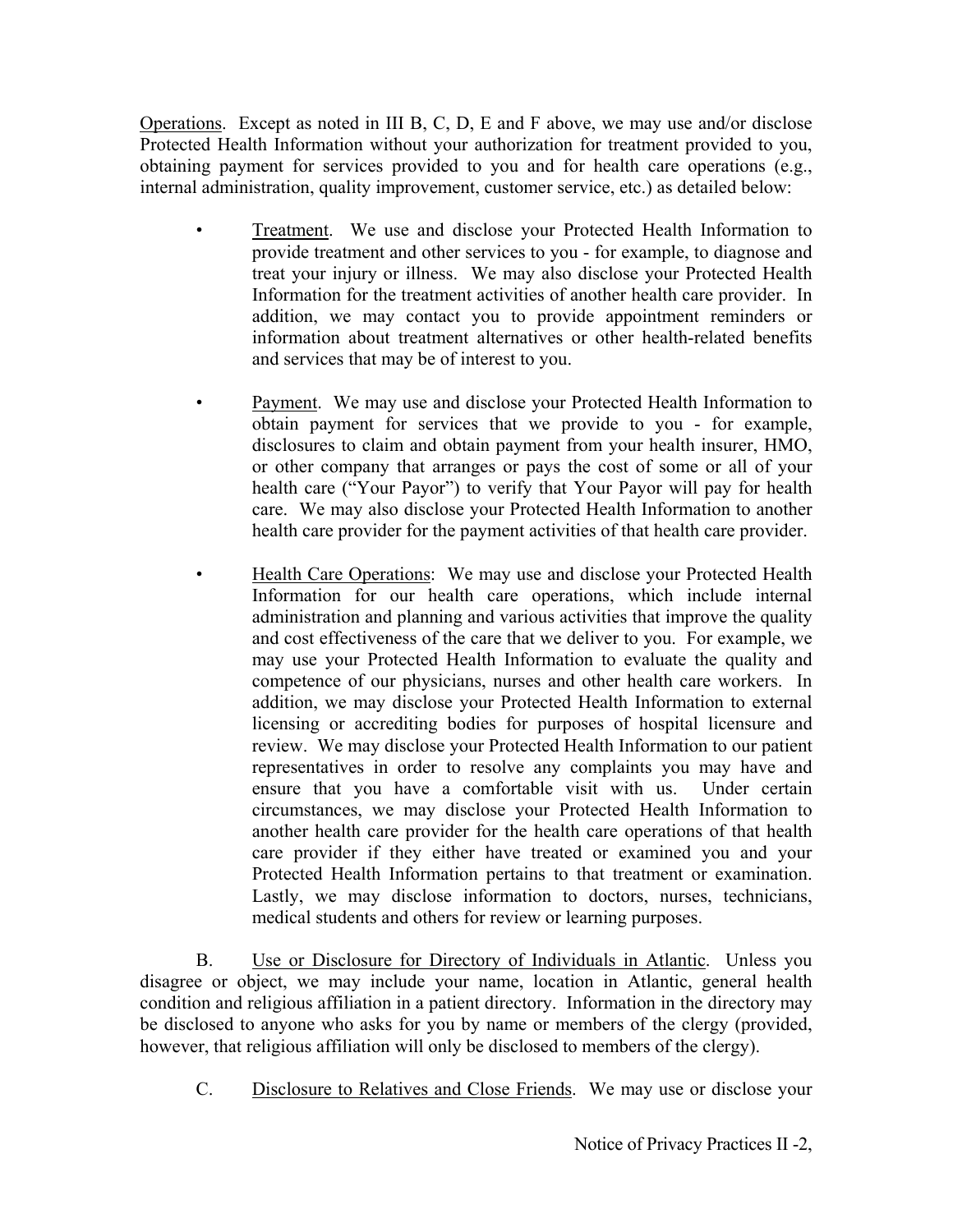Protected Health Information to a family member, other relative, a close personal friend or any other person identified by you when you are present for, or otherwise available prior to, the disclosure, if we: (1) obtain your agreement; (2) provide you with the opportunity to object to the disclosure and you do not object; or (3) reasonably infer that you do not object to the disclosure. If you are not present, or the opportunity to agree or object to a use or disclosure cannot practicably be provided because of your incapacity or an emergency circumstance, we may exercise our professional judgment to determine whether a disclosure is in your best interests. If we disclose information to a family member, other relative or a close personal friend, we would disclose only information that is directly relevant to the person's involvement with your health care.

 D. Fundraising Communications. We may contact you to request a taxdeductible contribution to support important activities of Atlantic. In connection with any fundraising, we may disclose to our related foundation/fundraising staff demographic information about you (e.g., your name, address and phone number) and dates of health care that we provided to you.

 E. Public Health Activities. We may disclose Protected Health Information for the following public health activities and purposes: (1) to report health information to public health authorities for the purpose of preventing or controlling disease, injury or disability; (2) to report child abuse and neglect to public health authorities or other government authorities authorized by law to receive such reports; (3) to report information about products under the jurisdiction of the U.S. Food and Drug Administration; (4) to alert a person who may have been exposed to a communicable disease or may otherwise be at risk of contracting or spreading a disease or condition; and (5) to report information to your employer as required under laws addressing workrelated illnesses and injuries or workplace medical surveillance.

 F. Health Oversight Activities. We may disclose your Protected Health Information to a health oversight agency that oversees the health care system and ensures compliance with the rules of government health programs such as Medicare or Medicaid.

 G. Judicial and Administrative Proceedings. We may disclose your Protected Health Information in the course of a judicial or administrative proceeding in response to a legal order or other lawful process.

 H. Law Enforcement Officials. We may disclose your Protected Health Information to the police or other law enforcement officials as required by law or in compliance with a court order.

 I. Decedents. We may disclose your Protected Health Information to a coroner or medical examiner as authorized by law.

 J. Organ and Tissue Procurement. We may disclose your Protected Health Information to organizations that facilitate organ, eye or tissue procurement, banking or transplantation.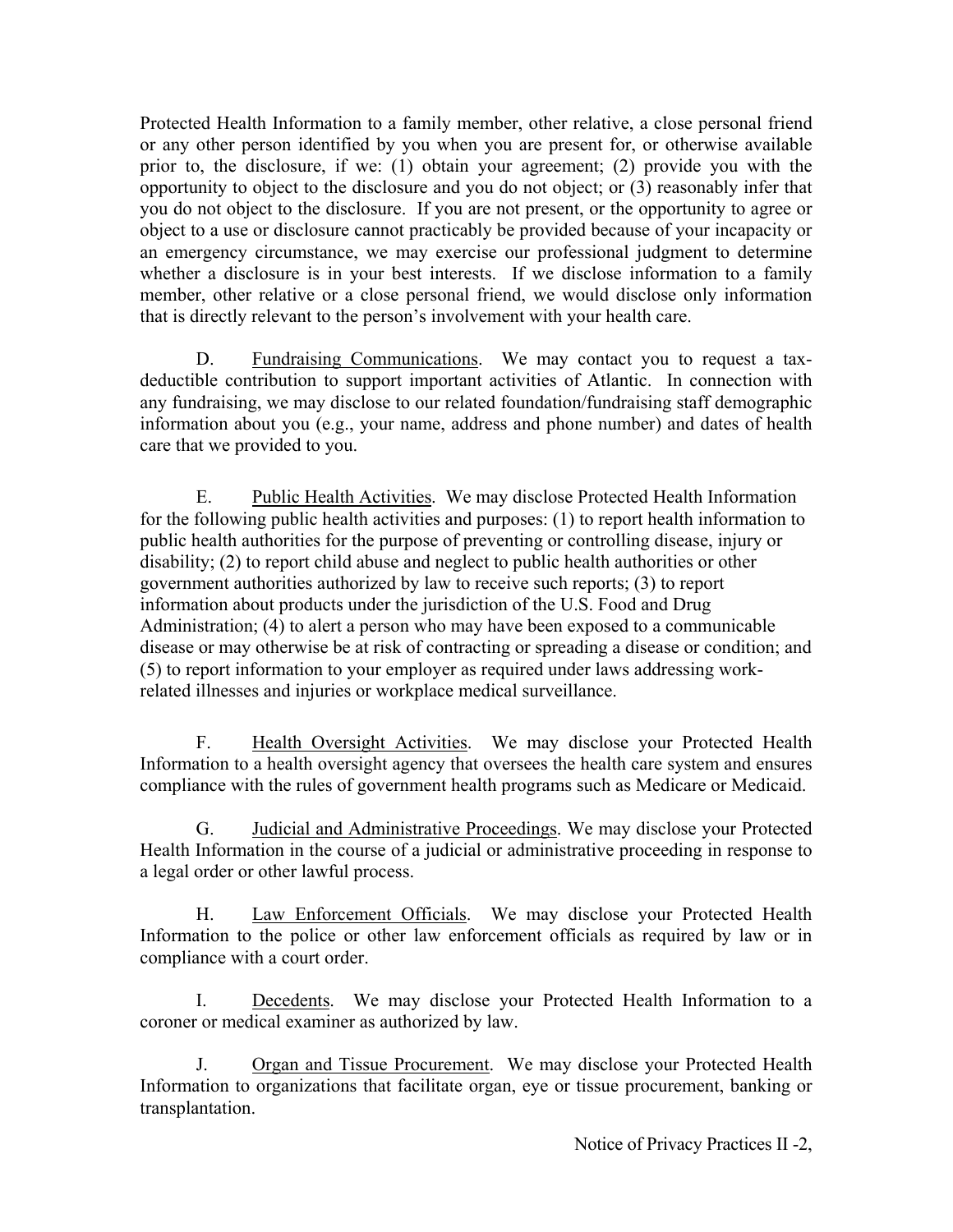K. Research. We may use or disclose your Protected Health Information without your consent or authorization if our Institutional Review Board approves a waiver of authorization for disclosure.

L. Health or Safety. We may use or disclose your Protected Health Information to prevent or lessen a serious and imminent threat to a person's or the public's health or safety.

 M. Specialized Government Functions. We may use and disclose your Protected Health Information to units of the government with special functions, such as the U.S. military or the U.S. Department of State under certain circumstances.

N. Workers' Compensation. We may disclose your Protected Health Information as authorized by and to the extent necessary to comply with laws relating to workers' compensation or other similar programs.

## **V. Your Individual Rights:**

 A. For Further Information, Complaints. If you desire further information about your privacy rights, are concerned that we have violated your privacy rights, or disagree with a decision that we made about access to your Protected Health Information, you may contact our Chief Privacy Officer. You may also file written complaints with the Director, Office of Civil Rights of the U.S. Department of Health and Human Services. Upon request, the Privacy Officer will provide you with the correct address for the Director. We will not retaliate against you if you file a complaint with us or the **Director** 

B. Right to Request Additional Restrictions. You may request restrictions on our use and disclosure of your Protected Health Information: (1) for treatment, payment and health care operations; (2) to individuals (such as a family member, other relative, close personal friend or any other person identified by you) involved with your care or with payment related to your care; or (3) to notify or assist in the notification of such individuals regarding your location and general condition. While we will consider all requests for additional restrictions carefully, we are not required to agree to a requested restriction. If you wish to request additional restrictions, please obtain a request form from, and submit the completed form to, our Chief Privacy Officer. We will send you a written response.

 C. Right to Receive Confidential Communications. You may request, and we will accommodate, any reasonable written request for you to receive your Protected Health Information by alternative means of communication or at alternative locations.

 D. Right to Inspect and Copy Your Health Information. You may request access to your medical record file and billing records maintained by us in order to inspect and request copies of the records. Under limited circumstances, we may deny you access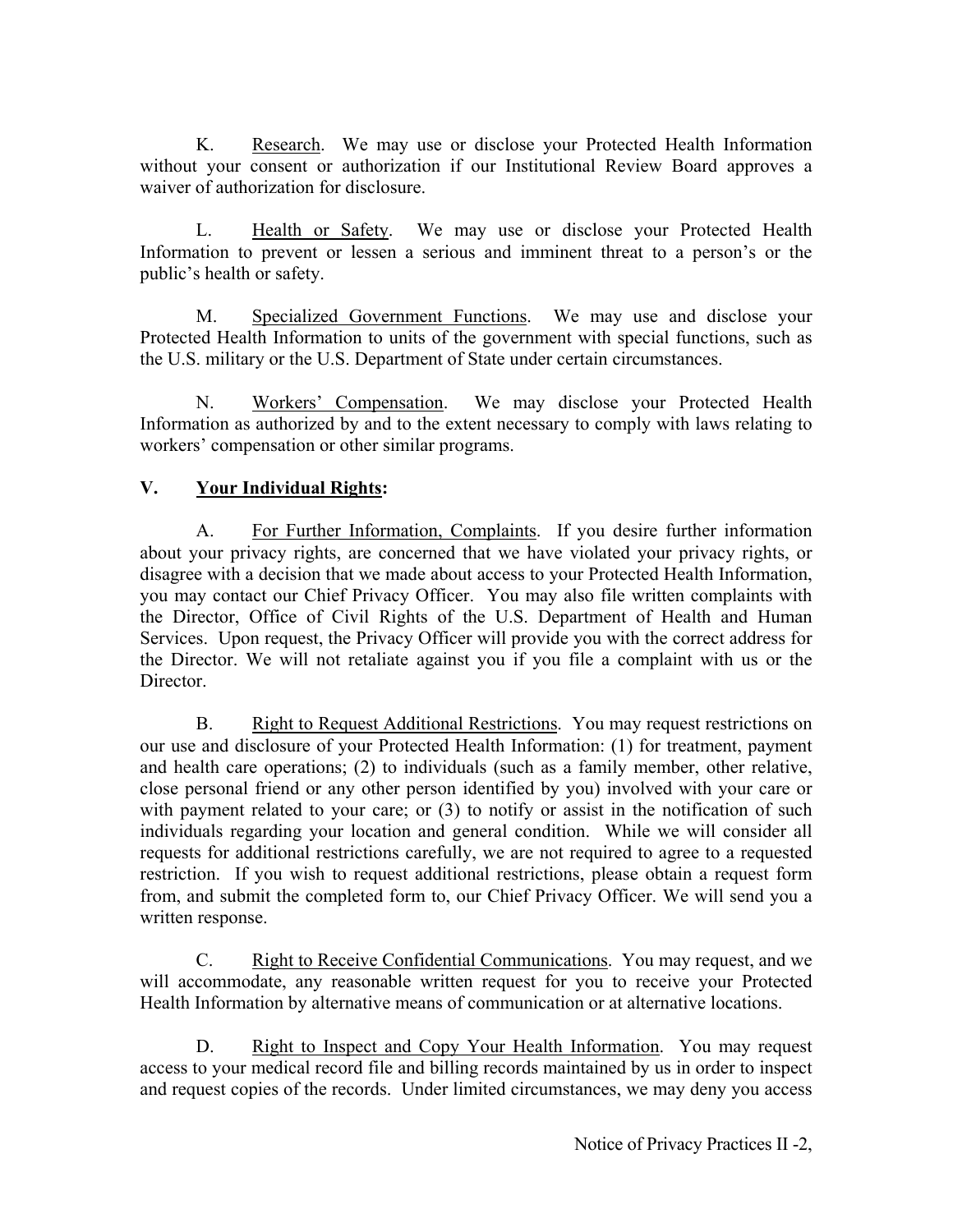to a portion of your records. If you desire access to your records, please obtain a record request form from, and submit the completed form to, our Chief Privacy Officer. If you request copies, we will charge you \$1.00 (one dollar) for each page.

 You should take note that, if you are a parent or legal guardian of a minor, certain portions of the minor's medical record will not be accessible to you (for example, records relating to pregnancy, abortion, sexually transmitted disease, substance use and abuse, contraception and/or family planning services).

 E. Right to Amend Your Records. You have the right to request that we amend Protected Health Information maintained in your medical record file or billing records. If you desire to amend your records, please obtain an amendment request form from, and submit the completed form to, our Chief Privacy Officer. We will comply with your request unless we believe that the information that would be amended is accurate and complete or other special circumstances apply.

F. Right to Receive An Accounting of Disclosures. Upon request, you may obtain an accounting of certain disclosures of Protected Health Information made by us during any period of time prior to the date of your request provided such period does not exceed six years and does not apply to disclosures that occurred prior to April 14, 2003. If you request an accounting more than once during a twelve (12) month period, we will charge you \$1.00 (one dollar) per page for the accounting statement.

 G. Right to Receive Paper Copy of this Notice. Upon request, you may obtain a paper copy of this Notice, even if you agreed to receive such notice electronically. You can also access this notice on our website at www.AtlanticHealth.org.

#### **VI. Effective Date and Duration of This Notice:**

A. Effective Date. This Notice is effective on April 14, 2003.

 B. Right to Change Terms of this Notice. We may change the terms of this Notice at any time. If we change this Notice, we may make the new notice terms effective for all Protected Health Information that we maintain, including any information created or received prior to issuing the new notice. If we change this Notice, we will post the new notice in waiting areas around Atlantic and on our Internet site at www.AtlanticHealth.org. You also may obtain any new notice by contacting the Chief Privacy Officer.